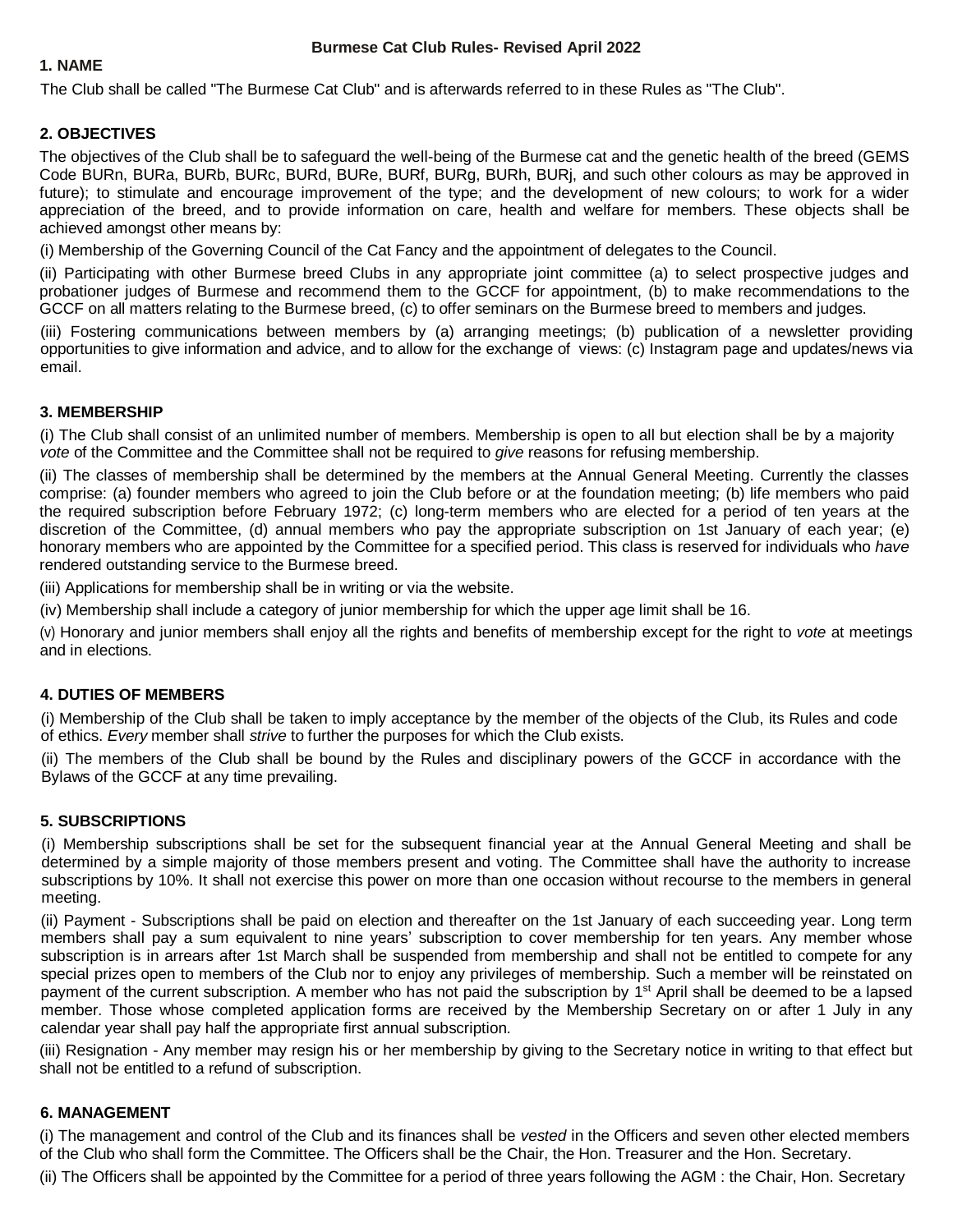and Hon. Treasurer retiring in consecutive years. Candidates for the posts of Chair, Hon. Secretary and Hon. Treasurer shall submit to the Committee evidence of their relevant experience appropriate to the duties and responsibilities of the post in question. The Committee may during the course of the year co-opt any member to fill a vacancy for the post of Chair, Hon. Secretary or Hon. Treasurer. Committee members shall be elected for a term of three years. Retiring Officers and Members shall be eligible for re-election. The election of committee members, when relevant, shall be by ballot by electronic or other means as agreed of all voting members of the Club.

(iii) Nominations for Committee members shall be invited at the time of notifying the date of the Annual General Meeting. All nominations must be proposed and seconded by paid-up members of the Club and be signed by the nominee. Candidates must be paid-up members of the Club who *have* been adult members for at least three years.

*(iv)* Brief biographical details of all candidates, and a named proposer and seconder for each who must be fully paid- up members of the Club, shall be circulated with the voting papers.

For the purpose of Rules 6(iii) and *6(iv),* the definition of a fully paid- up member is one who has paid the current year's subscription prior to the nomination. In all other circumstances, Rule 5(ii) will apply.

*(v)* The name of the scrutineer, who shall not be a member of the Club, must be shown on the voting papers. In the *event* of two or more members receiving an equal number of *votes,* the Chair shall *have* a second or casting *vote.* 

*(vi)* At its first meeting after the Annual General Meeting the Committee shall appoint a President to serve for one year. One or more Vice-Presidents may also be appointed annually, in recognition of past service to the Club. Current Officers and current members of the Committee shall not be eligible for appointment as President or Vice-President. The President and Vice-President(s) may attend Meetings of the Committee as non-voting members. The retiring President and Vice-President(s) shall be eligible for re-appointment. *(vii)* Any casual *vacancy* in the membership of the Committee may be filled for the remainder of the current year at the discretion of the Committee by the member who *received* the next highest number of *votes* to those elected at the last election and who is willing to serve. (viii) The Committee shall *have* the power to co-opt for periods not exceeding one year, in a non-voting capacity, a person or persons with specialised knowledge, who need not be a member of the Club. A GCCF Delegate elected under Rule 7 below who is not already a Committee member or an Elected Officer shall automatically be co-opted to the Committee in a non-voting capacity for the period of GCCF Council membership.

(vii) Following the Annual General Meeting the Committee shall appoint from its members a Deputy Chair of Committee to serve for three years.

## **7. DELEGATES TO THE GOVERNING COUNCIL**

(i) The Club shall be a member of the Governing Council of the Cat Fancy and be represented by delegates elected by the members in accordance with the requirements of the Council.

(ii) Nominations for delegates shall be invited at the time of notifying the date of the Annual General meeting. All nominations must be proposed and seconded by members of the Club and signed by the nominee. Candidates must be paid-up members who have been adult members for at least three years. Rules 6. (iv) and (v) shall also apply.

(iii) The delegates shall serve for one year, but shall be eligible for re-election. A delegate, if not already a member of the Committee, shall be co-opted to the Committee. The number of delegates to be elected will be controlled by the Rules of the Governing Council.

#### **8. POWERS OF COMMITTEE**

(i) The property and finances of the Club and the management and control of its affairs shall be *vested* in the Committee who may exercise all the powers of the Club except those which are expressly directed by these Rules to be exercised in general meeting.

(ii) The Committee shall *have* absolute power in the election of members and shall *have* the right to refuse to admit any person. The Committee may suspend or expel a member if it is satisfied that the member has breached GCCF Rules in connection with cats or cat shows or whose actions conflict with the fundamental principles of the Club, providing that the member has previously been given the opportunity to state his or her case to the Committee. The member may appeal at the next general meeting of the Club against the Committee's decision.

(iii) The Committee has the right to appoint Standing Committees and Sub-Committees to consider particular matters and to lay down terms of reference for them. Members of such Committees need not necessarily be members of the Committee or of the Club. The Chair of a Sub-Committee shall be a member of the Committee and be appointed at a meeting of the Committee. The Chair of a Sub-Committee shall *have* a second or casting *vote.* 

*(iv)* If an Officer or member of the Committee is absent from two consecutive meetings of the Committee or does not attend at least three meetings in each year, without good and sufficient reason satisfactory to the Committee, the Officer or member shall be deemed to *have* retired from membership of the Committee.

*(v)* The Committee may arrange Cat Shows in accordance with the Rules of the GCCF and shall appoint a Show Committee, which shall comprise the elected committee and the current show managers. The committee shall *have* absolute discretion in the making of show rules to be applied by the Show Committee providing that the rules so made do not conflict with those of the GCCF.

(vi) in accordance with the GCCF judge appointment scheme, the committee shall appoint representatives of the Club to attend the Burmese Joint Consultative Committee (BJCC)the breed Advisory Committee for Burmese. These Club